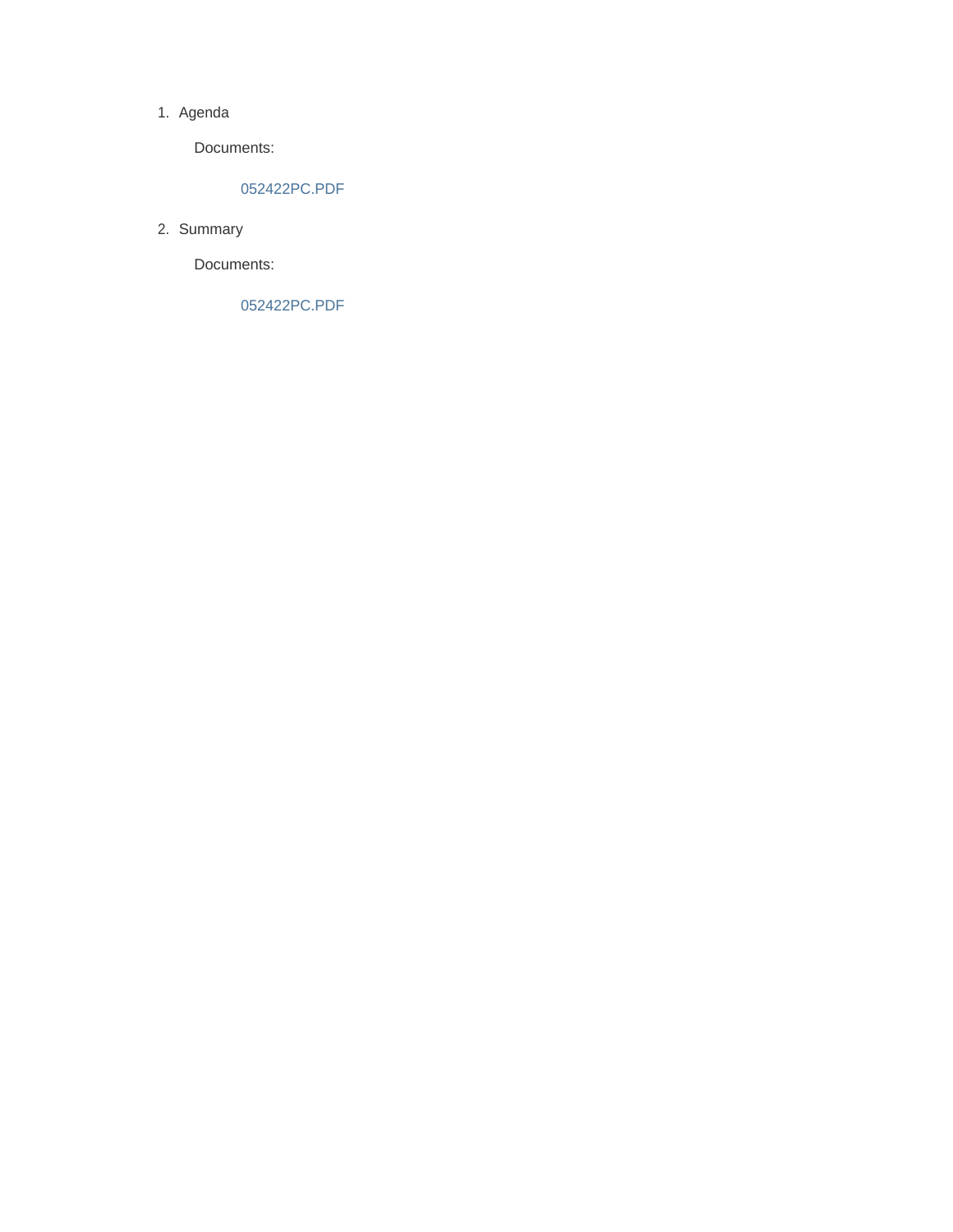

## **City of Marietta**

205 Lawrence Street Post Office Box 609 Marietta, Georgia 30061

# **Meeting Agenda**

### **PERSONNEL/INSURANCE COMMITTEE**

| <b>Cheryl Richardson, Chairman</b><br><b>Grif Chalfant, Vice Chair</b> |                        |
|------------------------------------------------------------------------|------------------------|
| <b>Johnny Walker</b>                                                   |                        |
| <b>Tuesday, May 24, 2022</b>                                           | <b>Council Chamber</b> |

### *Immediately Following Finance and Investment Committee*

### **CALL TO ORDER:**

### **MINUTES:**

| 20220455         | Regular Meeting - April 26, 2022                                                                                                                                                                                            |  |
|------------------|-----------------------------------------------------------------------------------------------------------------------------------------------------------------------------------------------------------------------------|--|
|                  | Review and approval of the April 26, 2022 meeting minutes.                                                                                                                                                                  |  |
| <b>BUSINESS:</b> |                                                                                                                                                                                                                             |  |
| 20220535         | <b>Board of Zoning Appeals Appointment (Ward 7)</b>                                                                                                                                                                         |  |
|                  | Appointment of Donald Barth to the Board of Zoning Appeals (Ward 7) for a three-year<br>term, expiring May 14, 2025.                                                                                                        |  |
| 20220536         | <b>Construction Board of Adjustment and Appeals (Ward 7)</b>                                                                                                                                                                |  |
|                  | Appointment of Christopher Hinton (Ward 7) to the Construction Board of Adjustment and<br>Appeals for five (5) year terms expiring April 14, 2027.                                                                          |  |
| 20220190         | MissionSquare Retirement 457(b) Administrative Services Agreement                                                                                                                                                           |  |
|                  | Review and approval of updated administrative services agreement on the 457(b) deferred<br>compensation plan with MissionSquare Retirement.                                                                                 |  |
| 20220191         | MissionSquare Retirement 401(a) Administrative Services Agreement                                                                                                                                                           |  |
|                  | Review and approval of updated administrative services agreement on the $401(a)$<br>Supplemental Pension Plan with MissionSquare Retirement.<br>The Pension Board recommended adoption on May 11, 2022, by a vote of 9-0-0. |  |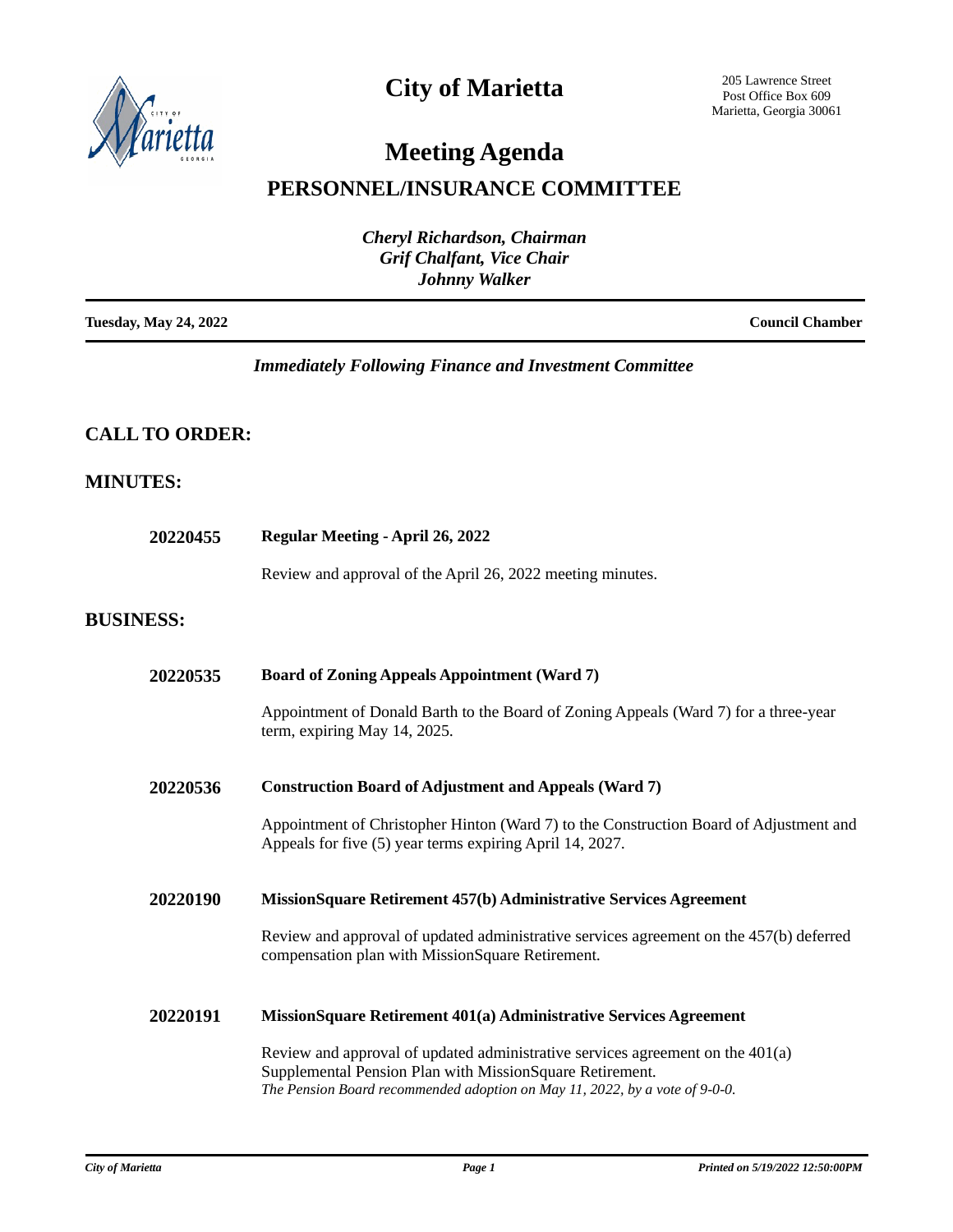#### **20220508 FY 2023 City/BLW Pay and Classification System Documents**

Motion approving an Ordinance adopting the City of Marietta and Board of Lights and Water Pay and Classification System documents for FY 2023, with any changes to take effect on July 1, 2022.

#### **20220532 Youth Council**

Motion to establish Council Youth Ambassador actions of April 13, 2022, to establish the designation of a Council Youth Ambassador for each Council Member and Mayor. Ambassador to be chosen by respective Council Member as a liaison between Ward and Councilperson at individual Council members direction. As a group, have semiannual cook outs and gatherings from time to time.

(Formerly agenda item 20220322)

### **ADJOURNMENT:**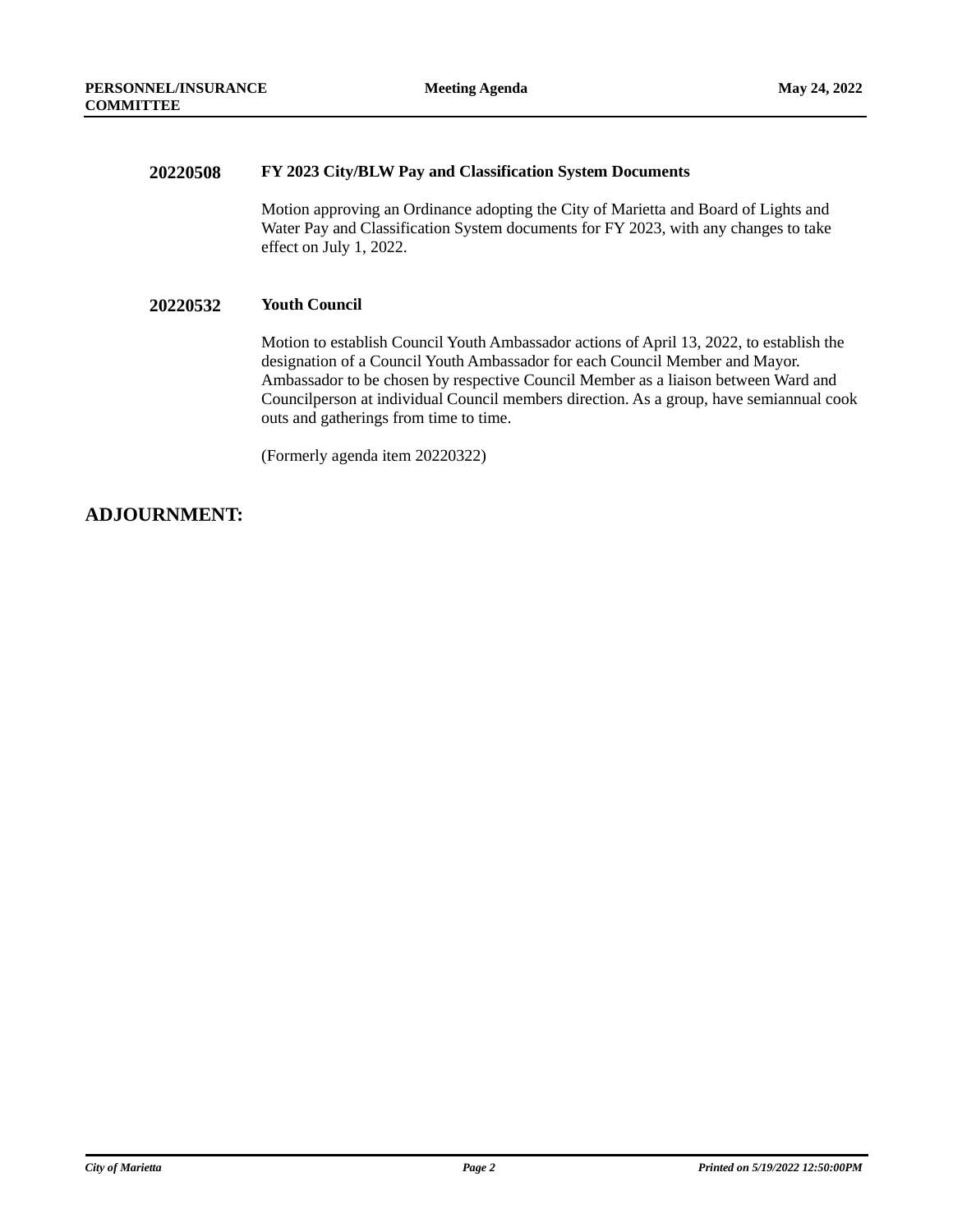

## **City of Marietta**

## **Meeting Summary**

**PERSONNEL/INSURANCE COMMITTEE**

*Cheryl Richardson, Chairman Grif Chalfant, Vice Chair Johnny Walker*

**Tuesday, May 24, 2022 Council Chamber**

| <b>Immediately Following Finance and Investment Committee</b> |
|---------------------------------------------------------------|
|                                                               |

| 20220455 | <b>Regular Meeting - April 26, 2022</b>                                                                                                                                                                                     |
|----------|-----------------------------------------------------------------------------------------------------------------------------------------------------------------------------------------------------------------------------|
|          | Review and approval of the April 26, 2022 meeting minutes.                                                                                                                                                                  |
|          | <b>Approved and Finalized</b>                                                                                                                                                                                               |
| 20220535 | <b>Board of Zoning Appeals Appointment (Ward 7)</b>                                                                                                                                                                         |
|          | Appointment of Donald Barth to the Board of Zoning Appeals (Ward 7) for a<br>three-year term, expiring May 14, 2025.                                                                                                        |
|          | Recommended for Council Agenda Non Consent                                                                                                                                                                                  |
| 20220536 | <b>Construction Board of Adjustment and Appeals (Ward 7)</b>                                                                                                                                                                |
|          | Appointment of Christopher Hinton (Ward 7) to the Construction Board of<br>Adjustment and Appeals for five (5) year terms expiring April 14, 2027.                                                                          |
|          | <b>Recommended for Approval - Consent Agenda</b>                                                                                                                                                                            |
| 20220190 | MissionSquare Retirement 457(b) Administrative Services Agreement                                                                                                                                                           |
|          | Review and approval of updated administrative services agreement on the 457(b)<br>deferred compensation plan with MissionSquare Retirement.                                                                                 |
|          | <b>Tabled</b>                                                                                                                                                                                                               |
| 20220191 | MissionSquare Retirement 401(a) Administrative Services Agreement                                                                                                                                                           |
|          | Review and approval of updated administrative services agreement on the $401(a)$<br>Supplemental Pension Plan with MissionSquare Retirement.<br>The Pension Board recommended adoption on May 11, 2022, by a vote of 9-0-0. |
|          | <b>Tabled</b>                                                                                                                                                                                                               |